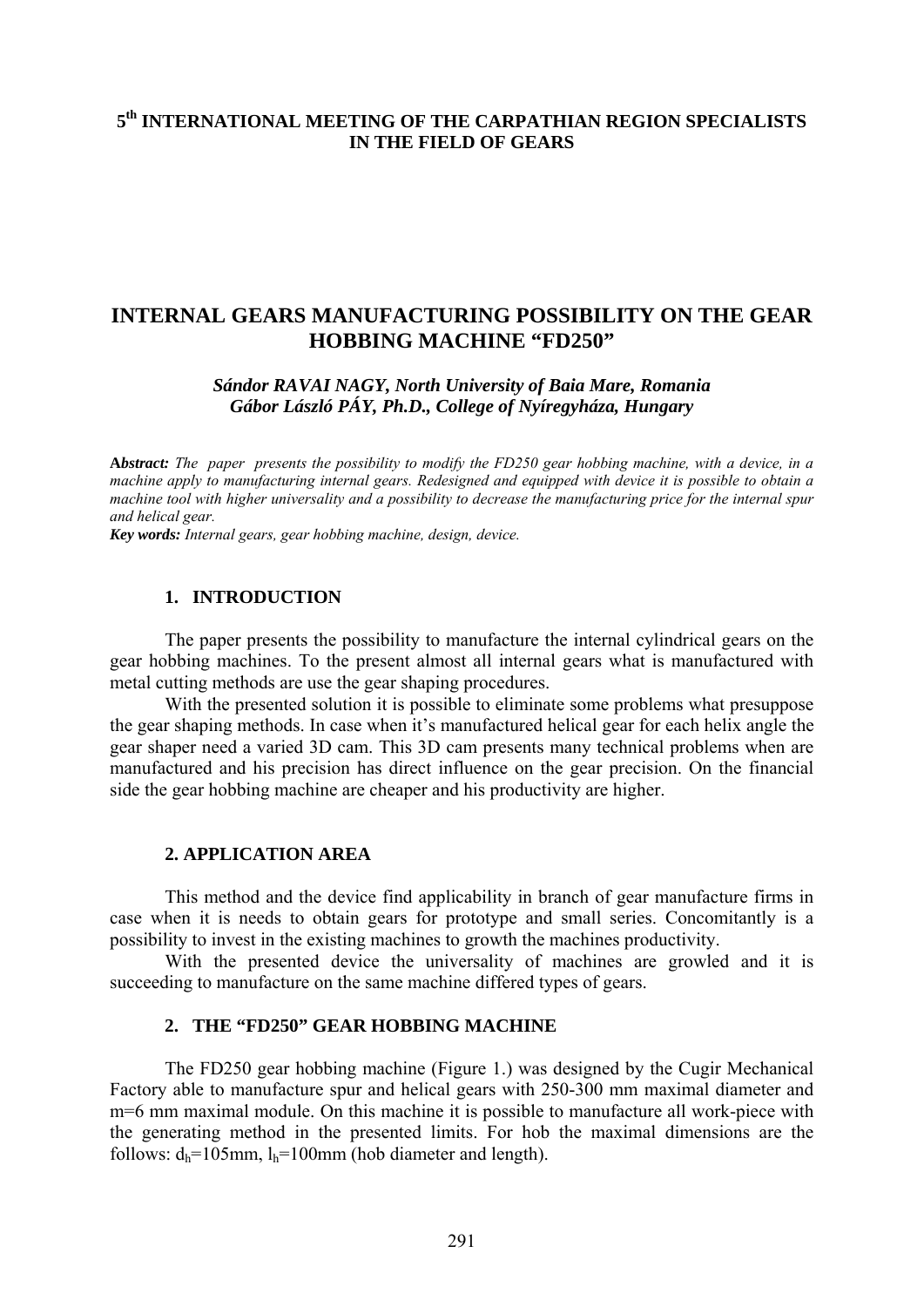

**Fig. 1.** *The FD250* gear hobbing machine

### **4. THE "FD250" HOBBING MACHINE MODIFY TO BY ABLE MANUFACTURE INTERNALS GEARS**

To effectuate the cutting procedure the cutting tools must by positioned inside of the donut form work-piece. For this the kinematics chain of primary motion for the hob must by to prolong. This proposed modification and the original kinematics chain are presented in (Figure 2.a. respective 2.b.)





**Fig. 2.a.** *The modified kinematics chain* **Fig. 2.b.** *The original kinematics chain*

In conformity with the adopted manufacturing method form-copying method or generating method in kinematics chain of indexing must introduce a manually indexing device for form copying case.

After a dimensional and design study the follow possibility for modification are identified:

1- The work piece is fixed on the rotary-table and the cutting tool in device that introduce inside on the work piece, without modified the rear column. (Figure.3.)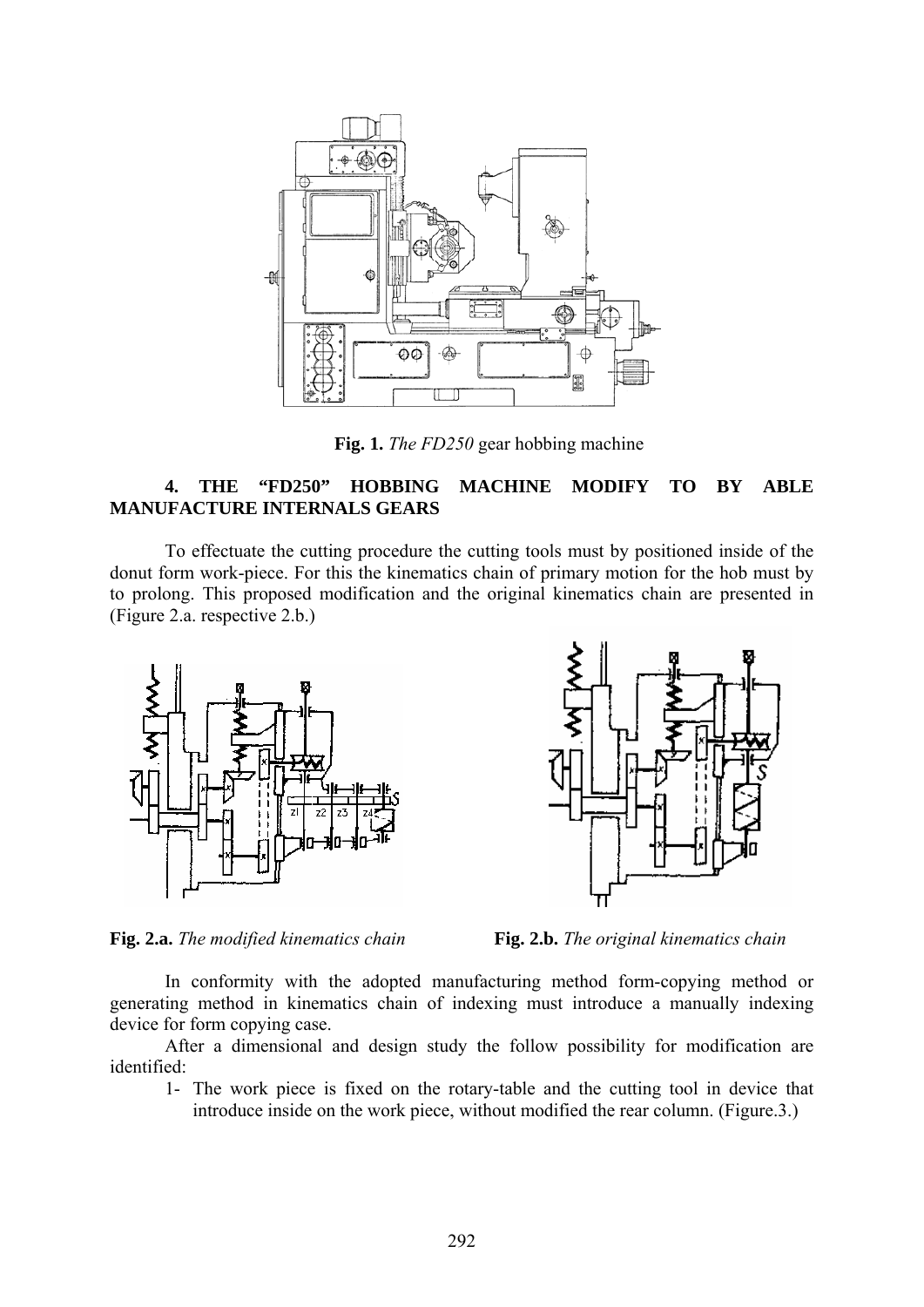

**Fig.3.** *Hobbing machine without modified the rear column*

This solution is applying in case of work piece with external diameter under 330mm, because the rear column limits the work piece dimensions.

2- The work pieces are fixed on the rotary-table and the cutting tool in device that introduce inside on the work piece and the rear column are dismantling. (Figure.4.)



**Fig.4.** *Hobbing machine with dismantled rear column*

In this case it's possible to manufacture work piece with 800-850 mm maximum diameter. But in this case must by accorded a several attention for what cutting data are choice for avoid the over require the kinematics chain of indexing. It is imported to not forget that FD250 are designed for cutting data adequate for work piece with maximal diameter 250- 300 mm.

The work piece is fixed on the rotary-table of gear hobbing machine with jaw church or with faceplate, in depends on his dimension.

## **5. USED CUTTING TOOLS**

The possible used cutting tools are the followings:

- Gear-tooth side milling cutter, in case when the internal gear are manufactured with the form-copying method, tooth space by tooth space. (Figure.5.)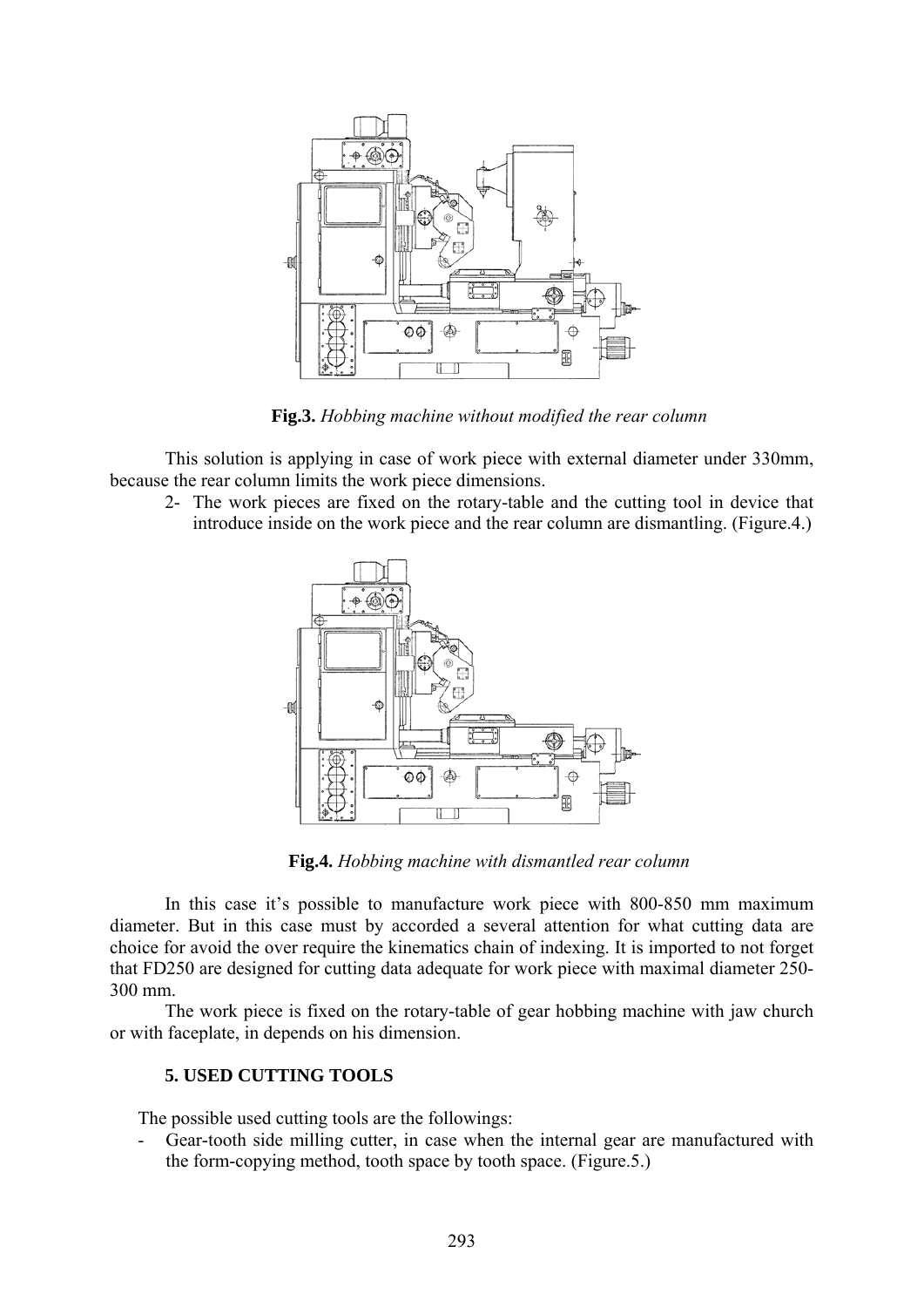The tools profile is obtaining similar with the profile for external dears, taking in consideration the contact between the gears in gearing are convex-concave.



**Fig.6.** *Ellipsoid hob and fly hob*

- Ellipsoid hob (Figure.6.) and fly hob, in case when the internal gears is manufactured with the generating methods.

With the ellipsoid hob and fly hob it is possible to generate worm wheel for the internal worm.

#### **6. DEVICE FOR THE CUTTING TOOLS FOR MANUFACTURING INTERNAL GEARS AND WHEELS.**

The proposed device for a simply use must by designed thus that do not modify the calculus method of the change gears compare with the toothed (external) gears. Namely the devices gearings must by have the constant equal with 1 and do not modify the rotation direction of cutting tools. For this the easy solution is using two gears  $z_2$  and  $z_3$  for to maintain the rotation direction and the toothed gear  $z_4$  and the pinion  $z_1$  are identical ( $z_1=z_4$ ).

The cross slide "2" (Figure.7.b.) are dismantled and in they place are mounting the new device.



**Fig.7.** *The mounting of the new device*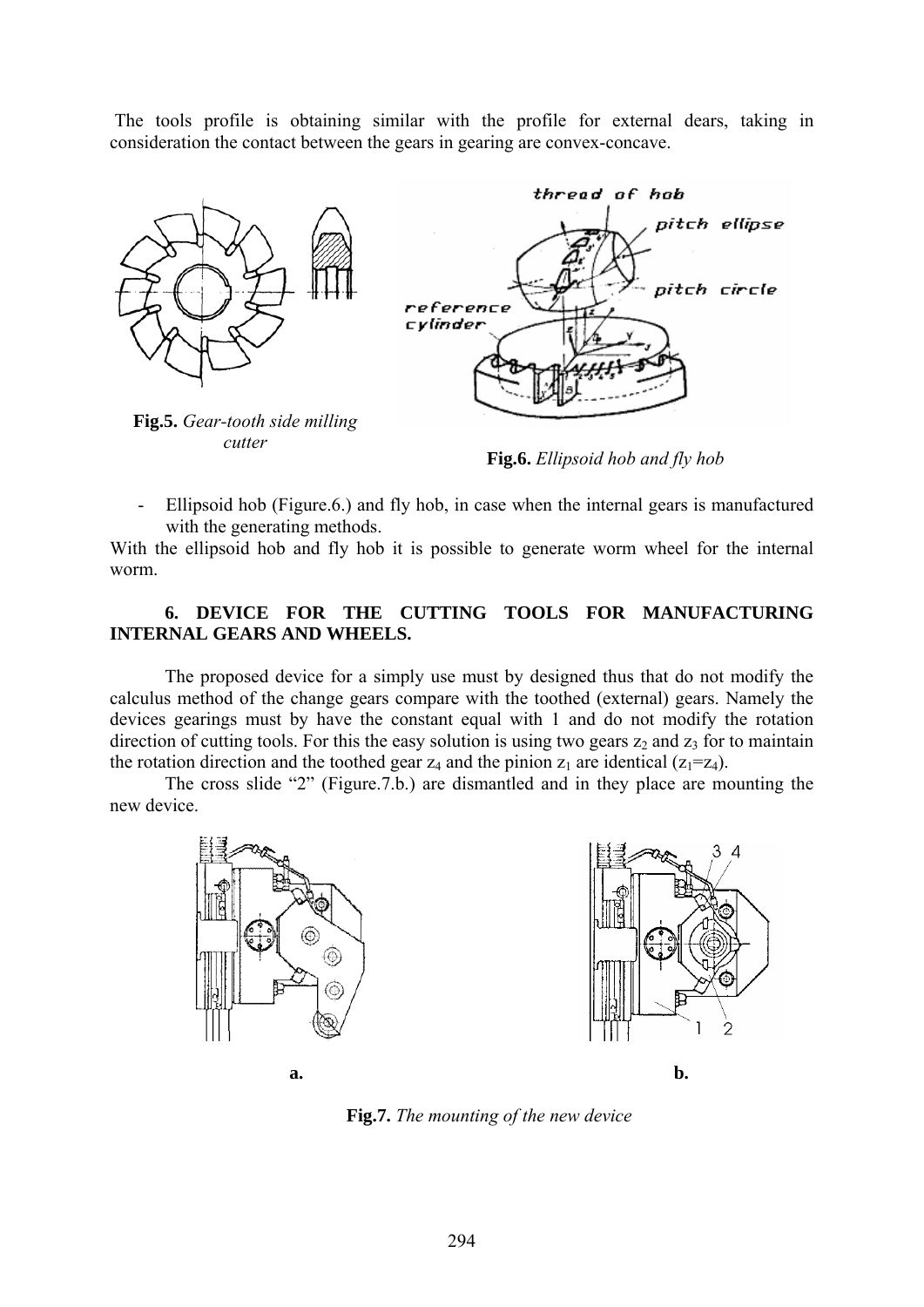

**Fig.8.** *The fixing method of the new device*

For mounting the device the hob support with the cross slide "2" (Figure.8.) are remove. His fixing system it is used to fix a new device. This system is with saddle key "4" for eliminate the clearance between cross slide "2" and the fixing gripper "3" (Figure.8.). The cutting tools and the  $z_4$ -toothed gear are fixed on the same shaft-type arbor and the tools (ellipsoid hob, gear-tooth side milling cutter, fly hob) are drive by the principal shaft through the device gearings  $(z_1-z_4)$ .



**Fig.9.** *The proposed device*

 Figure.9. presents the 3D model of the proposed device. When the cutting tool is change, because exist a several dimension restriction inside a work piece the shaft-type arbor with the tool and toothed gear  $z_4$  all is dismantled and remounting with the new tool.